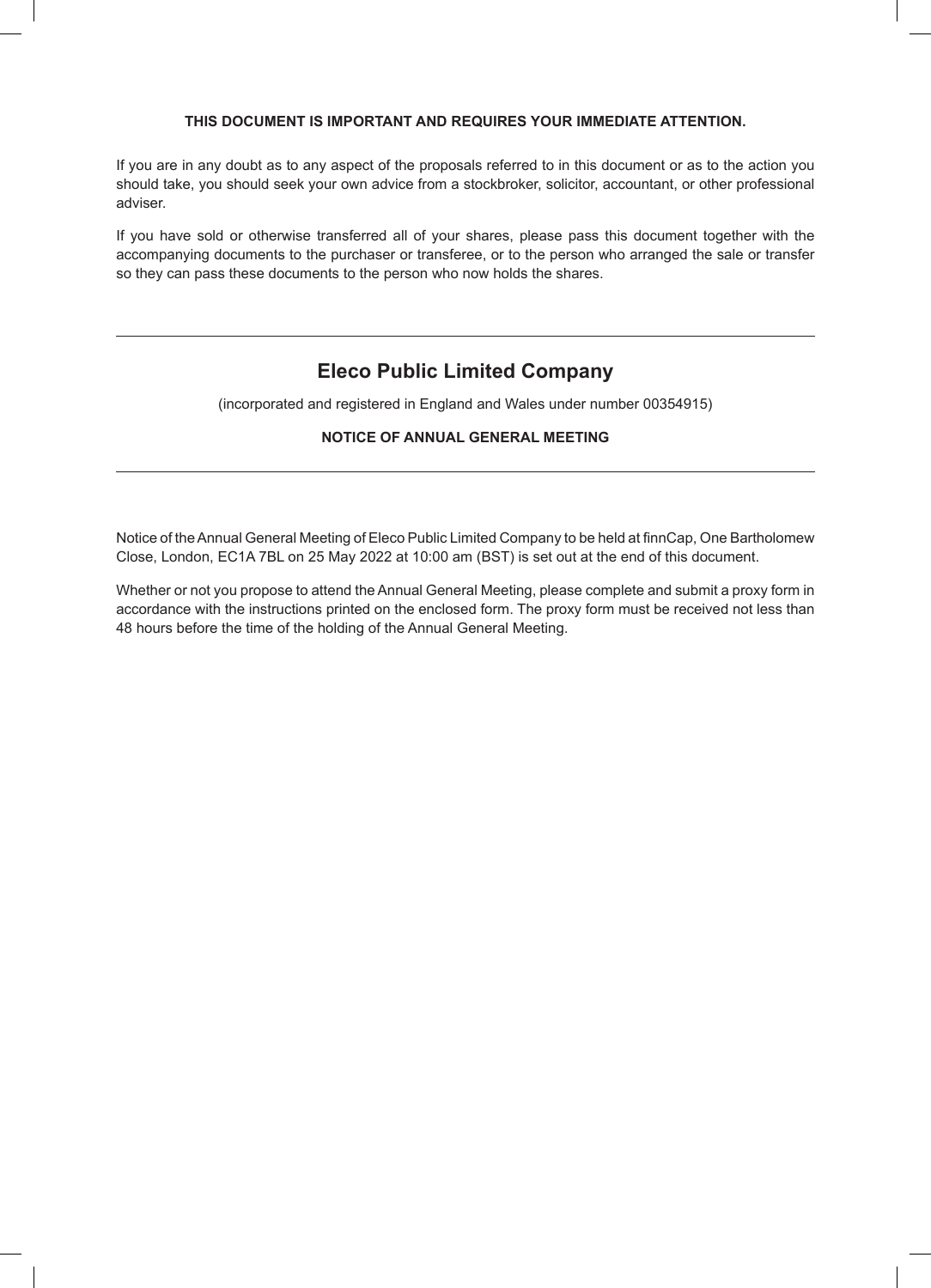# **Eleco Public Limited Company**

(incorporated and registered in England and Wales under number 00354915)

# **Registered Office:**

6 Bevis Marks London United Kingdom EC3A 7BA

8 April 2022

# **Notice of Annual General Meeting**

Dear Shareholder,

# **1. Introduction**

I am pleased to be writing to you with details of the Annual General Meeting ("**AGM**") for Eleco Public Limited Company (the "**Company**") which we are holding at our NOMAD's offices, finnCap, One Bartholomew Close, London, EC1A 7BL on 25 May 2022 at 10:00 am (BST). The formal notice of AGM is set out on pages 7 to 14 of this document. Your attention is drawn to the recommendations of the Board as set out in paragraph 4 of this letter.

## **2. Explanatory notes to the notice of the AGM**

The following notes explain the proposed resolutions. Resolutions 1 to 10 are proposed as Ordinary resolutions. For each of the Ordinary resolutions to be passed, more than half of the votes cast must be in favour of each resolution. Resolutions 11 and 12 are proposed as Special resolutions. For each of the Special resolutions to be passed, at least three quarters of the votes cast must be in favour of each Special resolution.

## *Resolution 1 – Annual report and accounts*

The directors must present the audited annual accounts and the directors' and auditors' report for the financial year ended 31 December 2021.

## *Resolutions 2 and 3 – Re-appointment and remuneration of auditors*

The Company must appoint auditors at each general meeting at which accounts are presented to shareholders to hold office until the conclusion of the next such meeting. Resolution 2 seeks shareholder approval to reappoint RSM UK Audit LLP as the Company's auditors.

In accordance with normal practice, Resolution 3 seeks authority for the Company's directors to fix the auditor's remuneration.

## *Resolution 4 – Dividend*

If resolution 4 is approved by shareholders, the final dividend for the year ended 31 December 2021 of 0.40p per Ordinary share will be paid on 20 June 2022 to shareholders whose names appear on the register of members at close of business on 6 June 2022.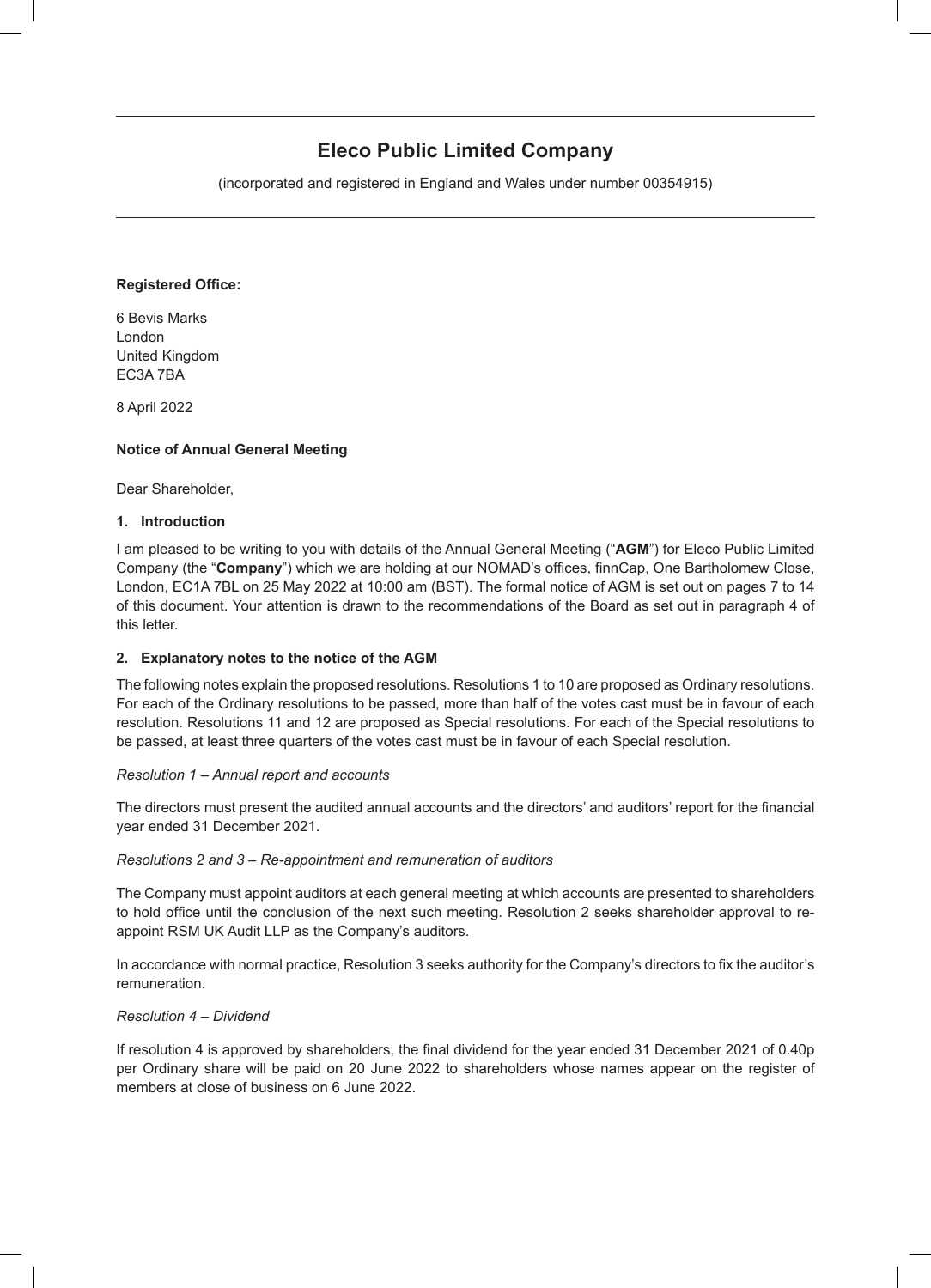## *Resolutions 5 to 9 – Re-appointment of directors*

The Company's articles of association permit any director appointed by the directors since the date of the last AGM to hold office only until the date of the next AGM. The director is then eligible for election by shareholders. In addition, one third of the directors are required to retire by rotation each year and no director may serve for more than three years without being re-elected by shareholders.

In line with best practice and as part of the Board's commitment to continue to enhance the Company's corporate governance practices, all the directors of the Company will stand for re-election at the AGM.

The biographical details of all directors can be found on the Company's website at https://eleco.com/ governance/board.

The Board believes that the balance and makeup of the Board is appropriate for the Company and aligns with corporate governance good practice. The Nomination Committee reviews on an annual basis the balance and composition of the Board, including the independence of all Non-Executive Directors.

In 2020, the Chairman was appointed to succeed the previous Executive Chairman. The executive function was only intended to be temporary in order to oversee the formation of the new executive team. As such, the Chairman immediately set out the roles and responsibilities of the Chairman and CEO to align with a nonexecutive position, focusing the role instead on strategy and mentoring. At the end of the Chairman's 1-year contract, she reverted to a non-executive status. Although she is no longer considered independent under the test in the UK Corporate Governance Code, the Board believes that she is the right person to chair the Board at this time, providing continuity to the business. The independence of the Board is assured through the three new independent Non-Executive Directors including the appointment of a new Senior Independent Director.

As all of the independent Non-Executive Directors were new, the Chairman took a seat on the Remuneration Committee to provide continuity and insight on the performance of the Executive Directors. As the induction period of the new Non-Executive Directors draws to a close, and with the confidence that the Remuneration Committee is now well-established under the chairmanship of the Senior Independent Director, the Chairman has stepped down as a member of the Remuneration Committee, ensuring that, going forward, the membership of the Remuneration Committee is completely independent.

### *Resolution 10 – Directors' authority to allot*

Paragraph 10.1 of Resolution 10 would give the directors the authority to allot shares in the Company and grant rights to subscribe for or convert any security into shares in the Company up to an aggregate nominal value of £124,731.98. This represents approximately 15% of the Ordinary share capital of the Company in issue at 8 April 2022 (being the latest practicable date prior to the publication of this notice).

The directors' authority will expire (unless previously revoked by the Company) on the earlier of 30 June 2023 and the conclusion of the next annual general meeting.

## **Please refer to the recommendations of the Board as noted in paragraph 4 of this document which explain how these values are selected.**

#### *Resolution 11 – Statutory pre-emption rights*

Under company law, when new shares are allotted for cash, they must generally first be offered to existing shareholders pro rata to their holdings. This special resolution gives the directors authority for the period ending 30 June 2023 or, if earlier, the date of the next AGM, to: (a) allot shares of the Company for cash in connection with a pre-emptive offer; and (b) otherwise allot shares of the Company for cash up to an aggregate nominal value of £41,577.32 (representing in accordance with institutional investor guidelines, approximately 5% of the total Ordinary share capital in issue as at 8 April 2022 (being the latest practicable date prior to the publication of this notice) as if the statutory pre-emption rights under the Companies Act 2006 law did not apply.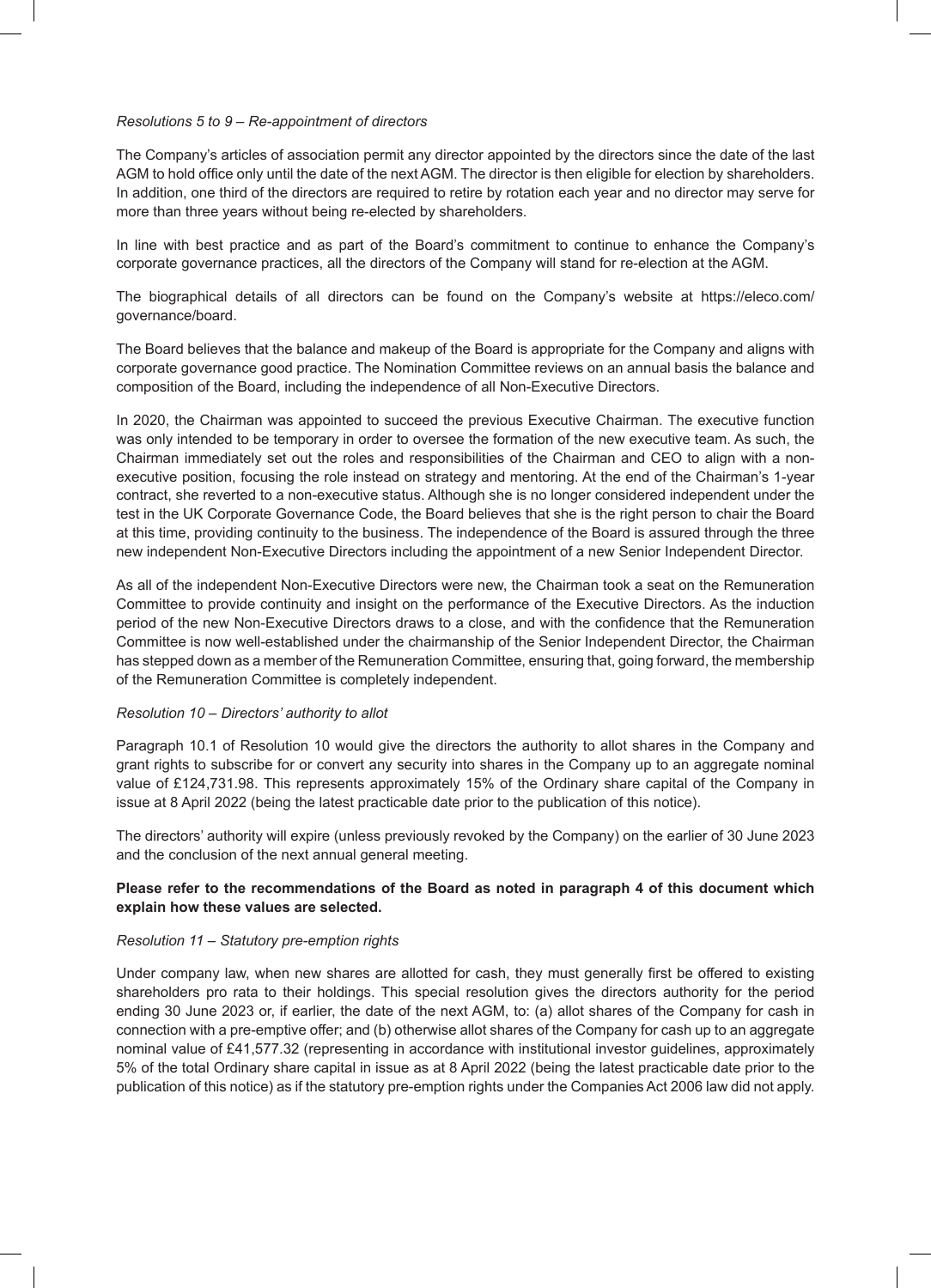# **Please refer to the recommendations of the Board as noted in paragraph 4 of this document which explain how these values are selected.**

# *Resolution 12 – Authority for market purchase of own shares*

Resolution 12 grants the Company's authority to make limited market purchases of the Company's Ordinary shares. The authority is limited to a maximum aggregate number of 8,315,465 Ordinary shares (representing 10% of the issued share capital as at 8 April 2022 (being the latest practicable date prior to publication of this notice) and sets out the minimum and maximum prices that can be paid, exclusive of expenses. The authority conferred by this resolution will expire at the conclusion of the Company's next AGM or 30 June 2023 from the passing of this resolution, whichever is the earlier.

Please refer to the recommendations of the Board as noted in paragraph 4 of this document which explain how these values are selected.

## **3. Dividend**

The Board is recommending a final dividend for the financial year ended 31 December 2021 of £332,618.60 equating to a dividend per share of 0.40p. This dividend is expected to be paid on 20 June 2022 to all shareholders appearing on the register of members as of 6 June 2022.

## **4. Recommendations**

The Board considers that all the resolutions to be put to the meeting are in the best interests of the Company and its shareholders as a whole.

Resolutions 10, 11 and 12 relate to directors' authority to allot shares, disapplication of statutory pre-emption rights and Company purchase of own shares. At the 2021 annual general meeting of the Company, the resolutions relating to directors' authority to allot, the disapplication of statutory pre-emption rights and Company purchase of own shares were voted down. It is important for shareholders to note that the Company requires such authorities from its shareholders to be able to raise funds which may be essential for its operation. The Board have carefully reviewed the authorities requested and taken external advice on the level of these authorities. They have concluded that they are in line with best practice including share capital management guidelines issued by the Investment Association (the "**Guidelines**") as noted below. Companies whose shares are admitted to trading on the Alternative Investment Market ("**AIM**") are encouraged to adopt the Guidelines, although they are not binding on companies listed on AIM and many companies listed on AIM choose to request authorities in excess of those recommended under the Guidelines.

The Guidelines set out the expectation of Investment Association members where companies seek general shareholder authorisation for directors' authority to allot new shares, the disapplication of pre-emption rights and the Company purchase of own shares. Following a recommendation by the Rights Issue Review Group to the Chancellor, the ceiling on directors' authority to allot shares was increased from one-third to two-thirds. The Board concluded that a ceiling amount in relation to directors' authority to allot of 15% (£124,731.98) of the Company's issued share capital is appropriate for the Company.

A special resolution to disapply pre-emption rights should comply with the provisions of the Pre-emption Group's current Statement of Principles. The Pre-emption Group recommends authority for the disapplication of pre-emption rights up to 5% of the issued share capital. The Board has therefore aligned itself with this guidance and recommends the disapplication of statutory pre-emption rights in relation to the allotment of equity securities up to 5% of the issued share capital, amounting to £41,577.32.

The Guidelines comment that a general authority to purchase up to 10% of the existing shares in issue of a Company is standard practice. The Board has therefore requested authority to repurchase its own shares up to the amount of 8,315,465 of the Ordinary shares in issue.

Your board will be voting in favour of all resolutions and unanimously recommends that you do so as well.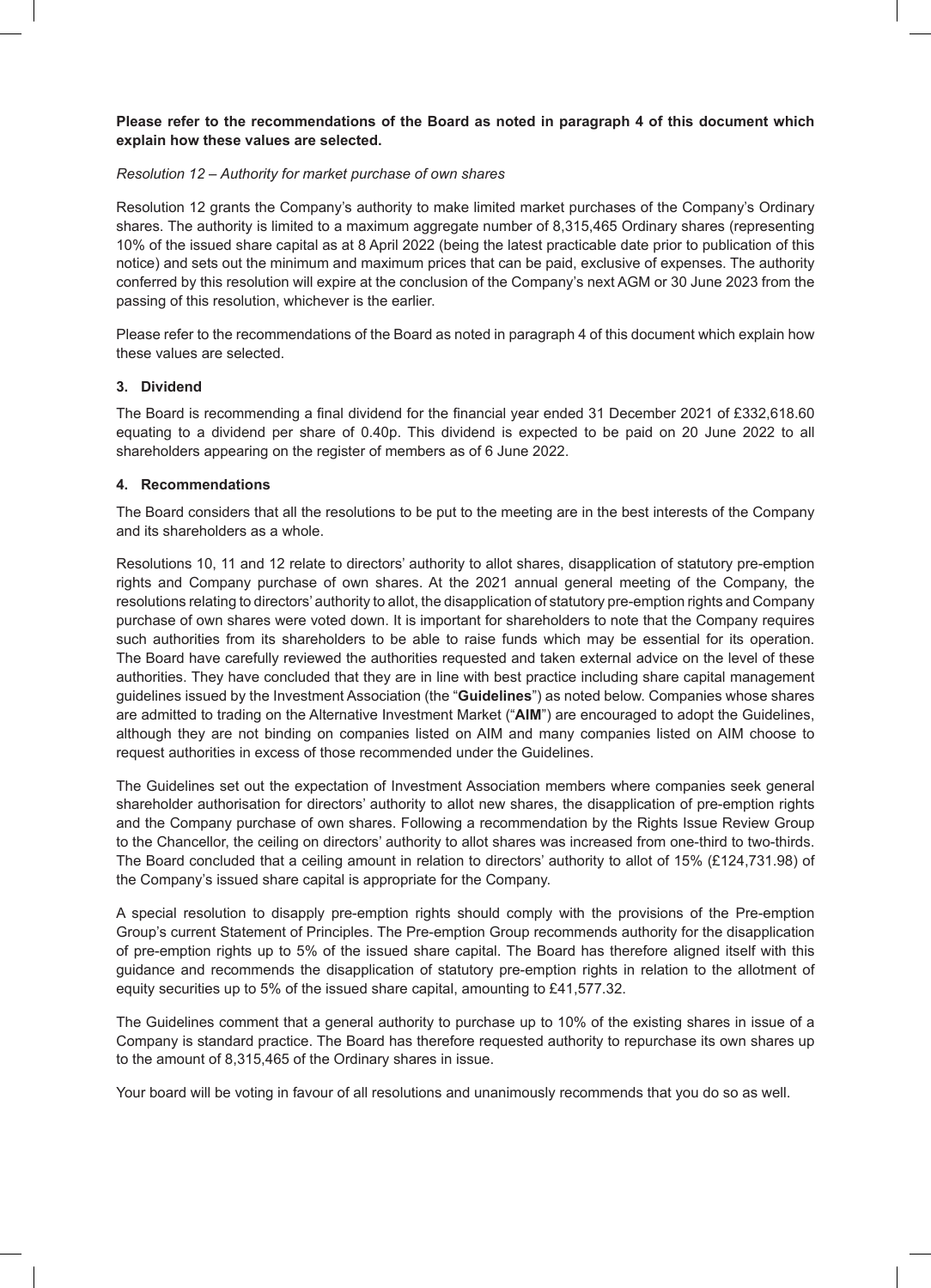# **5. Action to be taken by shareholders**

The resolutions are subject to shareholder approval. A notice convening the AGM is set out on pages 7 to 14 of this document.

A form of proxy for the AGM is enclosed with this document and you are requested to complete and post the form of proxy to the Company's registrars as soon as possible or submit your vote via CREST or via www. sharegateway.co.uk if applicable. The completion and return of a form of proxy will not prevent you from attending the AGM in person, speaking and voting if you wish to do so.

To be valid, an instrument appointing a proxy and any power of attorney or other authority under which the proxy instrument is signed (or a notarially certified copy thereof) must be deposited at the Company's registrars by 10:00 am (BST) on 23 May 2022.

The following documents will be available for inspection at the Company's registered office from the date of this document until the close of the AGM and at the AGM location from 15 minutes before the AGM until it ends:

- i. Copies of the Executive Directors' service contracts; and
- ii. Copies of letters of appointment of the Non-Executive Directors.

Yours faithfully,

Serena Lang Chairman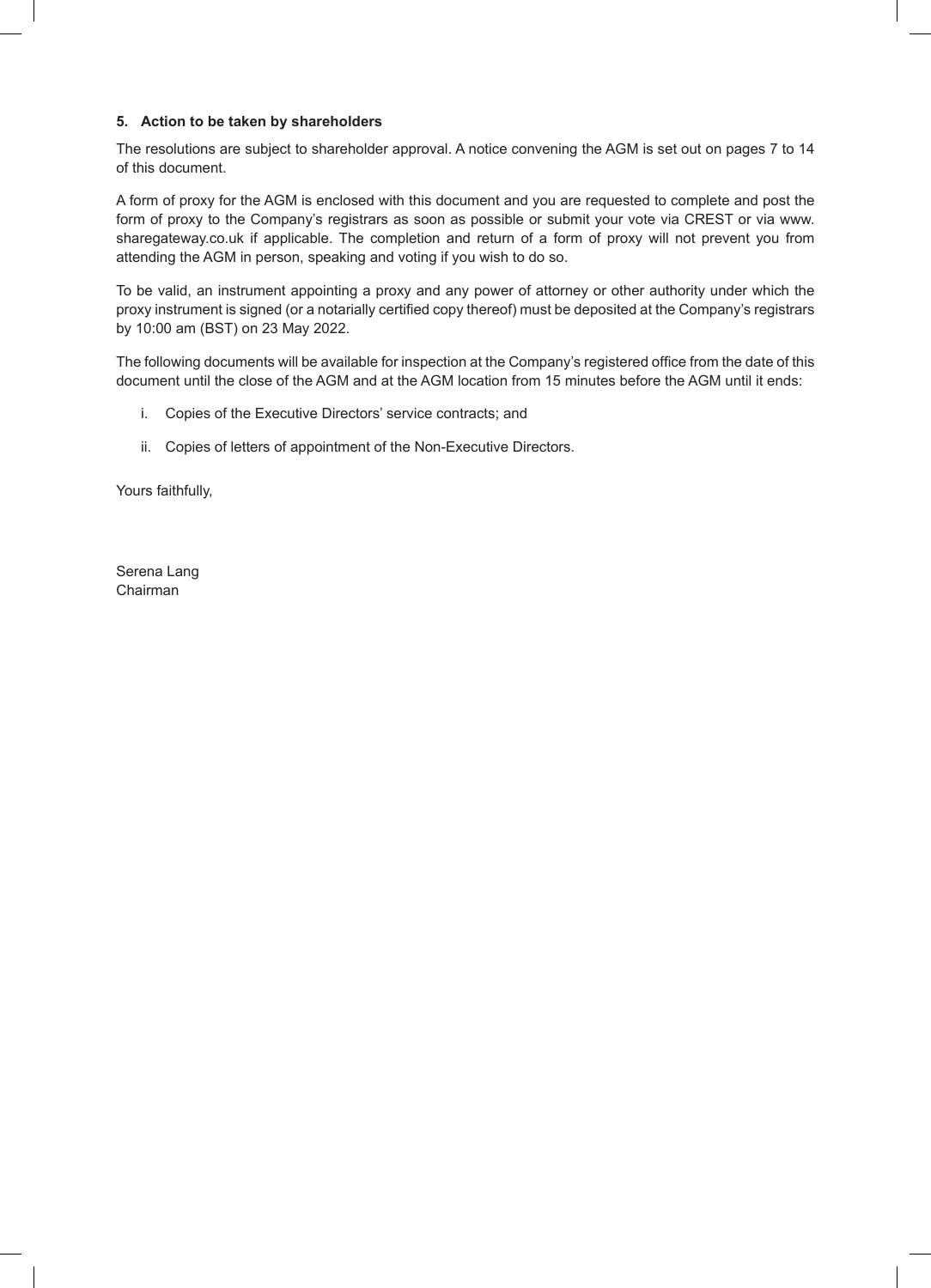# **Eleco Public Limited Company**

(incorporated and registered in England and Wales under number 00354915)

# **NOTICE OF ANNUAL GENERAL MEETING**

**NOTICE** is hereby given that the 2022 Annual General Meeting ("**AGM**") of Eleco Public Limited Company (the "**Company**") will be held at finnCap, One Bartholomew Close, London, EC1A 7BL on 25 May 2022 at 10:00 am (BST) for the purpose of considering and, if thought fit, passing the resolutions below. Resolutions 1 to 10 (inclusive) will be proposed as Ordinary Resolutions ("**Ordinary Resolutions**") and Resolutions 11 to 12 (inclusive) will be proposed as Special Resolutions ("**Special Resolutions**").

## **Ordinary Resolutions**

- 1. **THAT** the Company's annual report and accounts for the financial year ended 31 December 2021 (the "**Annual Report**"), together with the Director's report and the Auditor's report on those accounts, be received and adopted.
- 2. **THAT** RSM UK Audit LLP (the "**Auditors**") be re-appointed as the Auditors of the Company to hold office from the conclusion of this meeting until the conclusion of the next general meeting of the Company at which accounts are laid.
- 3. **THAT** the Directors be authorised to fix the remuneration of the Auditors.
- 4. **THAT** the Company declare a final dividend for the year ended 31 December 2021 of 0.40p per Ordinary share to be paid on 20 June 2022 to the holders of Ordinary shares of £0.01 each on the register of members at the close of business on 6 June 2022.
- 5. **THAT** the Company's Executive Director, Jonathan Albert Hunter, is re-appointed as director of the Company.
- 6. **THAT** the Company's Non-Executive Director, Serena Lang, is re-appointed as director of the Company.
- 7. **THAT** the Company's Non-Executive Director, Annette Nabavi, is re-appointed as director of the Company.
- 8. **THAT** the Company's Non-Executive Director, Paul Boughton, is re-appointed as director of the Company.
- 9. **THAT** the Company's Non-Executive Director, Mark Castle, is re-appointed as director of the Company.
- 10. **THAT:**
	- 10.1. the Directors of the Company be generally and unconditionally authorised under section 551 of the Companies Act 2006 to exercise all the powers of the Company to allot shares in the Company and to grant rights to subscribe for, or to convert any security into, shares in the Company ("**Rights**") up to an aggregate nominal amount of £124,731.98 (representing approximately 15% of the Company's issued share capital as of 8 April 2022);
	- 10.2. such authority shall expire (unless previously revoked by the Company) on the earlier of 30 June 2023 and the conclusion of the next AGM of the Company and in each case the Company may, before such expiry, make an offer or agreement which would or might require shares to be allotted or Rights to be granted after the authority has expired and the Directors may allot shares or grant Rights in pursuance of any such offer or agreement notwithstanding that this authority has expired; and
	- 10.3. all previous authorities to allot shares or grant Rights, to the extent unused, shall be revoked.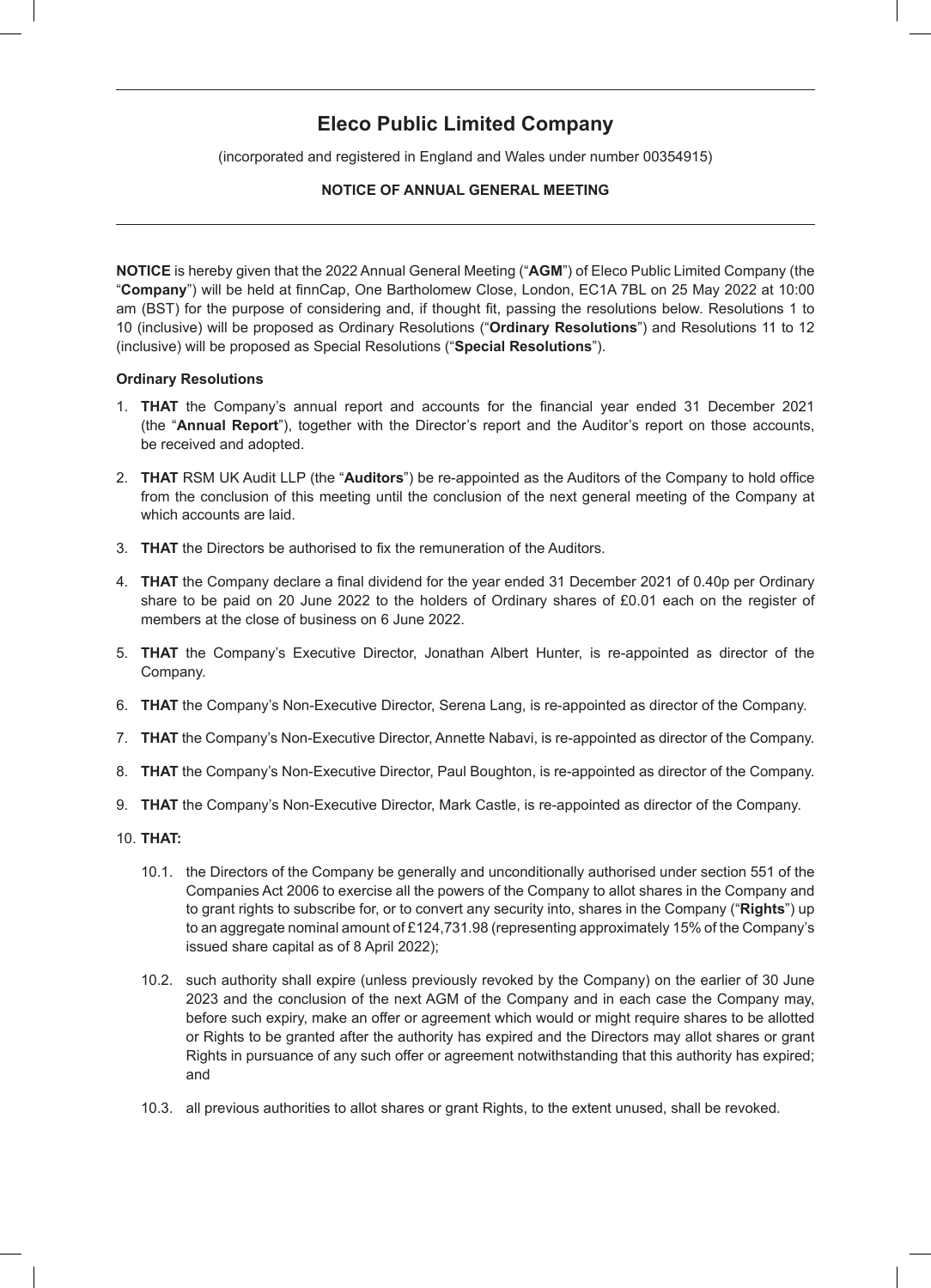# **Special Resolutions**

# 11. **THAT:**

- 11.1. subject to and conditional on the passing of Resolution 10, the Directors of the Company shall have the power to allot equity securities (within the meaning of section 560 of the Companies Act 2006) for cash under the authority conferred by Resolution 10 as if section 561 of the Companies Act 2006 did not apply to the allotment and this power shall be limited to:
	- 11.1.1. the allotment of equity securities in connection with an offer or issue of equity securities to or in favour of:
		- 11.1.1.1. Ordinary shareholders in proportion (as nearly as may be) to their existing holdings; and
		- 11.1.1.2. holders of other equity securities, if this is required by the rights of those securities or, if the Directors consider it necessary, as permitted by the rights of those securities.

but subject to such exclusions and other arrangements as the Directors may consider necessary or appropriate in relation to fractional entitlements, record dates, treasury shares or any legal, regulatory or practical problems under the laws of any territory (including the requirements of any regulatory body or stock exchange) or any other matter; and

- 11.1.2. the allotment of equity securities (otherwise than under paragraph 11.1.1 of this resolution) up to an aggregate nominal amount of £41,577.32;
- 11.2. this power shall expire when the authority given by Resolution 10 is revoked or expires but the Company may before expiry of this power make an offer or agreement which would or might require equity securities to be allotted after such expiry and the Directors may allot equity securities in pursuance of that offer or agreement notwithstanding that the power has expired; and
- 11.3. this power applies in relation to a sale of treasury shares which constitutes an allotment of equity securities by virtue of section 560(3) of the Companies Act 2006 as if the words "under the authority conferred by Resolution 10" were omitted from the introductory wording to Resolution 11.1.

# 12. **THAT:**

- 12.1. the Company be, and it is hereby, generally and unconditionally authorised for the purpose of sections 693 and 701 of the Companies Act 2006 to make one or more market purchases (within the meaning of section 693(4) of the Companies Act 2006) of Ordinary shares of £0.01 each in the capital of the Company upon such terms and in such manner as the directors of the Company shall determine, provided that:
- 12.1.1. the maximum aggregate number of Ordinary shares authorised to be purchased is 8,315,465;
- 12.1.2. the minimum price which may be paid for such Ordinary shares is £0.01 per share (exclusive of expenses);
- 12.1.3. maximum price (exclusive of expenses) which may be paid for an Ordinary share cannot be more than an amount equal to 105 per cent of the average market value of the Ordinary shares for the five business days immediately prior to the day the purchase is made;
- 12.1.4. unless previously renewed, varied or revoked, the authority hereby conferred shall expire at the conclusion of the next AGM of the Company or 30 June 2023, whichever is the earlier; and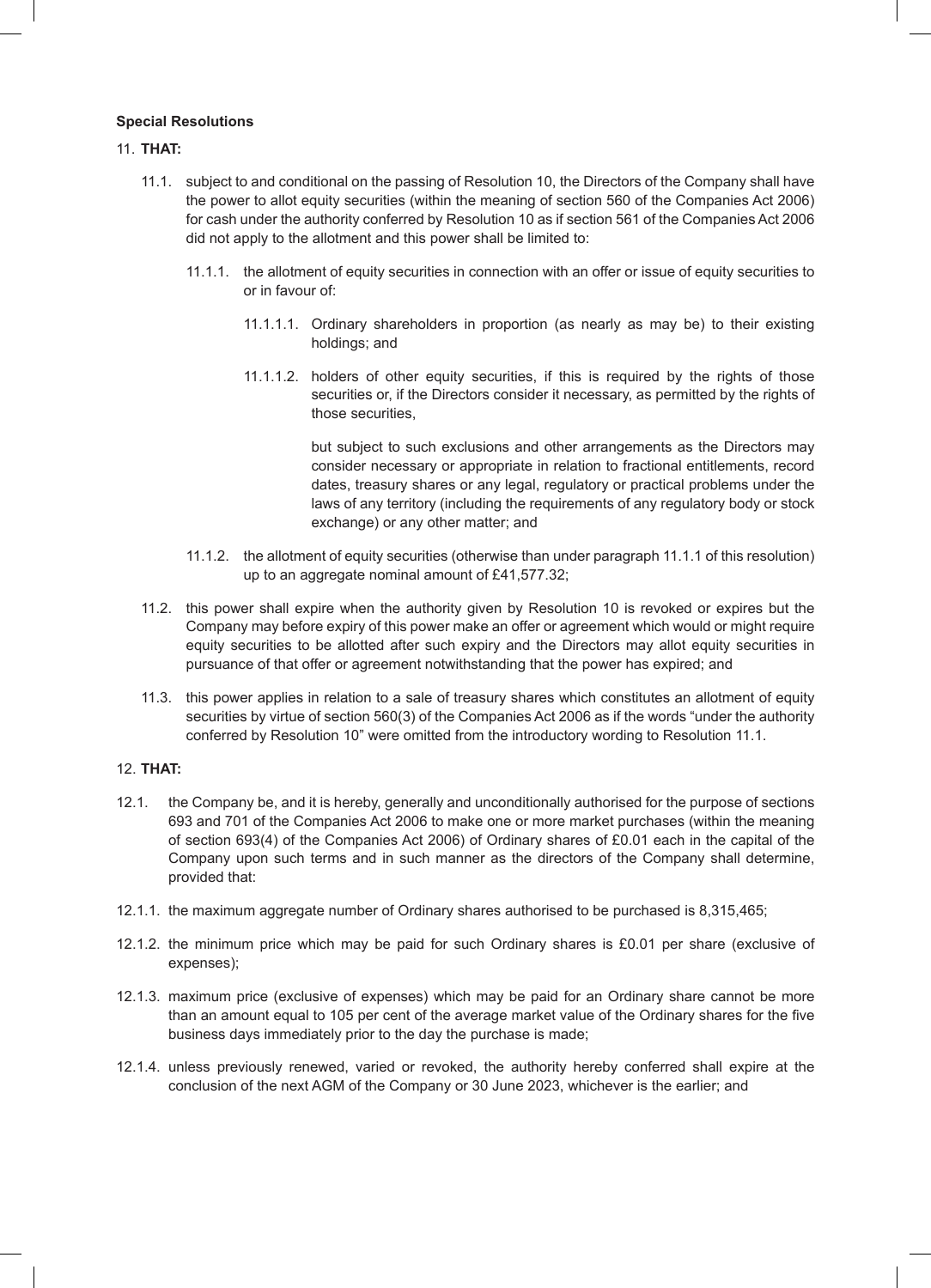12.1.5. the Company may make a contract or contracts to purchase Ordinary shares under this authority prior to the expiry of such authority which will or may be executed wholly or partly after the expiry of such authority and may make a purchase of Ordinary shares in pursuance of any such contract or contracts.

8 April 2022

By order of the Board

Serena Lang Chairman

Registered Office: 6 Bevis Marks, London, United Kingdom, EC3A 7BA

Registered in England and Wales No. 00354915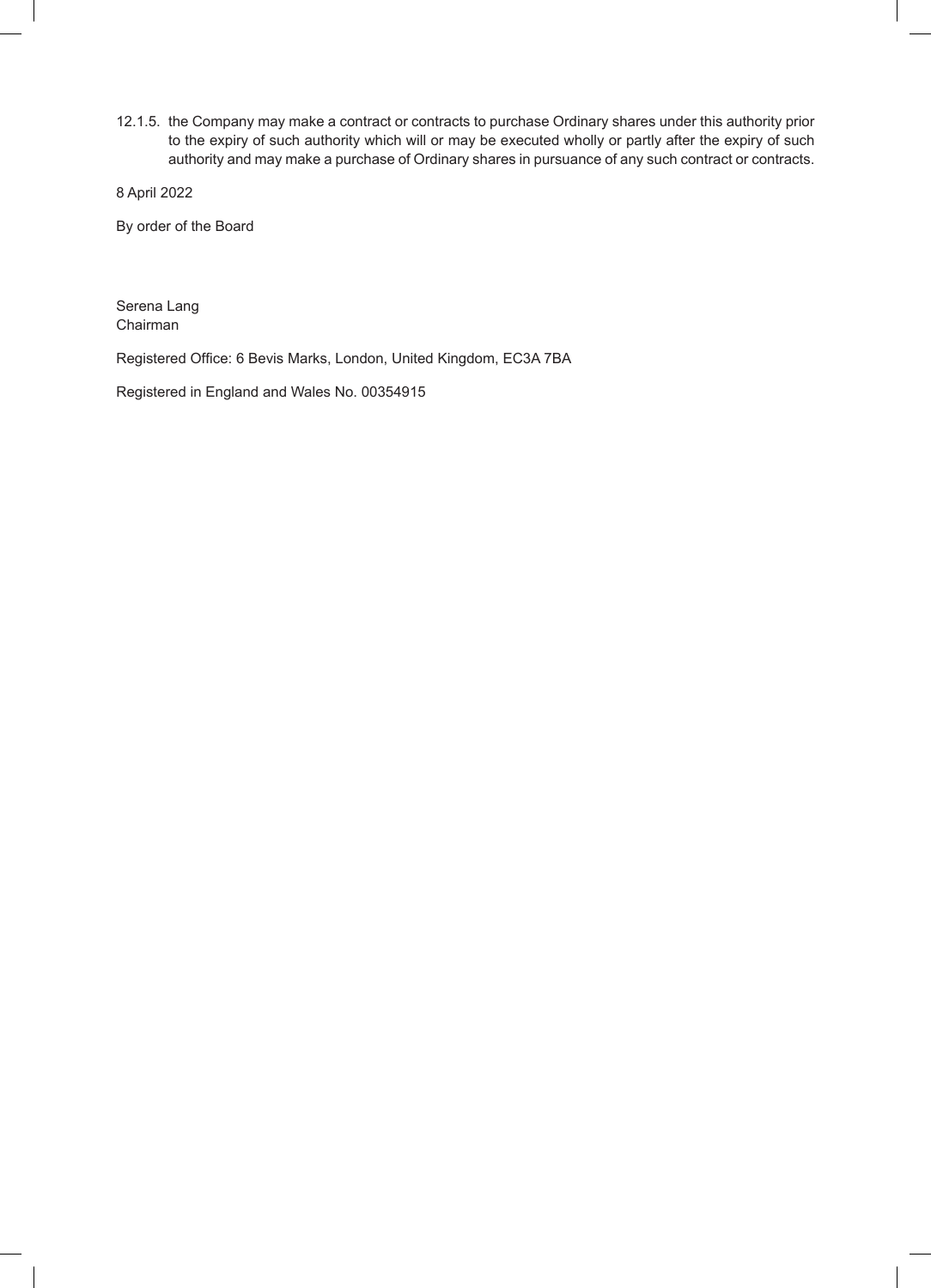### **Notes**

- 1. Shareholders are entitled to appoint a proxy to exercise all or any of their rights to attend and to speak and vote on their behalf at the meeting.
- 2. A proxy does not need to be a member of the Company but must attend the meeting to represent you. To appoint as your proxy a person other than the Chairman of the meeting, insert their full name in the box on your proxy form. If you sign and return your proxy form with no name inserted in the box, the Chairman of the meeting will be deemed to be your proxy. Where you appoint as your proxy someone other than the Chairman, you are responsible for ensuring that they attend the meeting and are aware of your voting intentions. If you wish your proxy to make any comments on your behalf, you will need to appoint someone other than the Chairman and give them the relevant instructions directly.
- 3. A shareholder may appoint more than one proxy in relation to the AGM provided that each proxy is appointed to exercise the rights attached to a different share or shares held by that shareholder. In the event of a conflict between a blank proxy form and a proxy form which states the number of shares to which it applies, the specific proxy form shall be counted first, regardless of whether it was sent or received before or after the blank proxy form, and any remaining shares in respect of which you are the registered holder will be apportioned to the blank proxy form. You may not appoint more than one proxy to exercise rights attached to any one share. To appoint more than one proxy you must complete a separate form of proxy for each proxy or, if appointing multiple proxies electronically, follow the instructions given on the relevant electronic facility. Members can copy their original form of proxy, or additional forms of proxy can be obtained from Neville Registrars Limited by calling +44 (0) 121 585 1131. Calls are charged at the standard geographic rate and may vary by provider. Lines are open between 09:00–17:00, Monday to Friday excluding public holidays in England and Wales.
- 4. To direct your proxy how to vote on the resolutions, mark the appropriate box on your proxy form with an 'X'. To abstain from voting on a resolution, select the relevant "Withheld" box. A vote withheld is not a vote in law, which means that the vote will not be counted in the calculation of votes for or against the resolution. If no voting indication is given, your proxy will vote or abstain from voting at his or her discretion. Your proxy will vote (or abstain from voting) as he or she thinks fit in relation to any other matter which is put before the meeting.
- 5. To be valid any proxy form or other instrument appointing a proxy must be completed and signed, received by post or (during normal business hours only) by hand at Neville Registrars Limited, Neville House, Steelpark Road, Halesowen B62 8HD no later than 48 hours before the time appointed for holding the meeting.
- 6. In the case of joint holders, where more than one of the joint holders purports to appoint a proxy, only the appointment submitted by the most senior holder will be accepted. Seniority is determined by the order in which the names of the joint holders appear in the Company's register of members in respect of the joint holding (the first-named being the most senior).
- 7. In the case of a member which is a company, your proxy form must be executed under its common seal or signed on its behalf by a duly authorised officer of the company or an attorney for the company.
- 8. Any power of attorney or any other authority under which your proxy form is signed (or a duly certified copy of such power or authority) must be included with your proxy form.
- 9. As an alternative to completing your hard-copy proxy form, you can appoint a proxy electronically at www. sharegateway.co.uk using the shareholder's personal proxy registration code as shown on the form of proxy. For an electronic proxy appointment to be valid, your appointment must be received by no later than 10:00 am (BST) on 23 May 2022.
- 10. If you submit more than one valid proxy appointment, the appointment received last before the latest time for the receipt of proxies will take precedence.
- 11. The return of a completed proxy form, other such instrument or any CREST Proxy Instruction (as described in paragraph 14 below) will not prevent a shareholder attending the AGM and voting in person if he/she wishes to do so.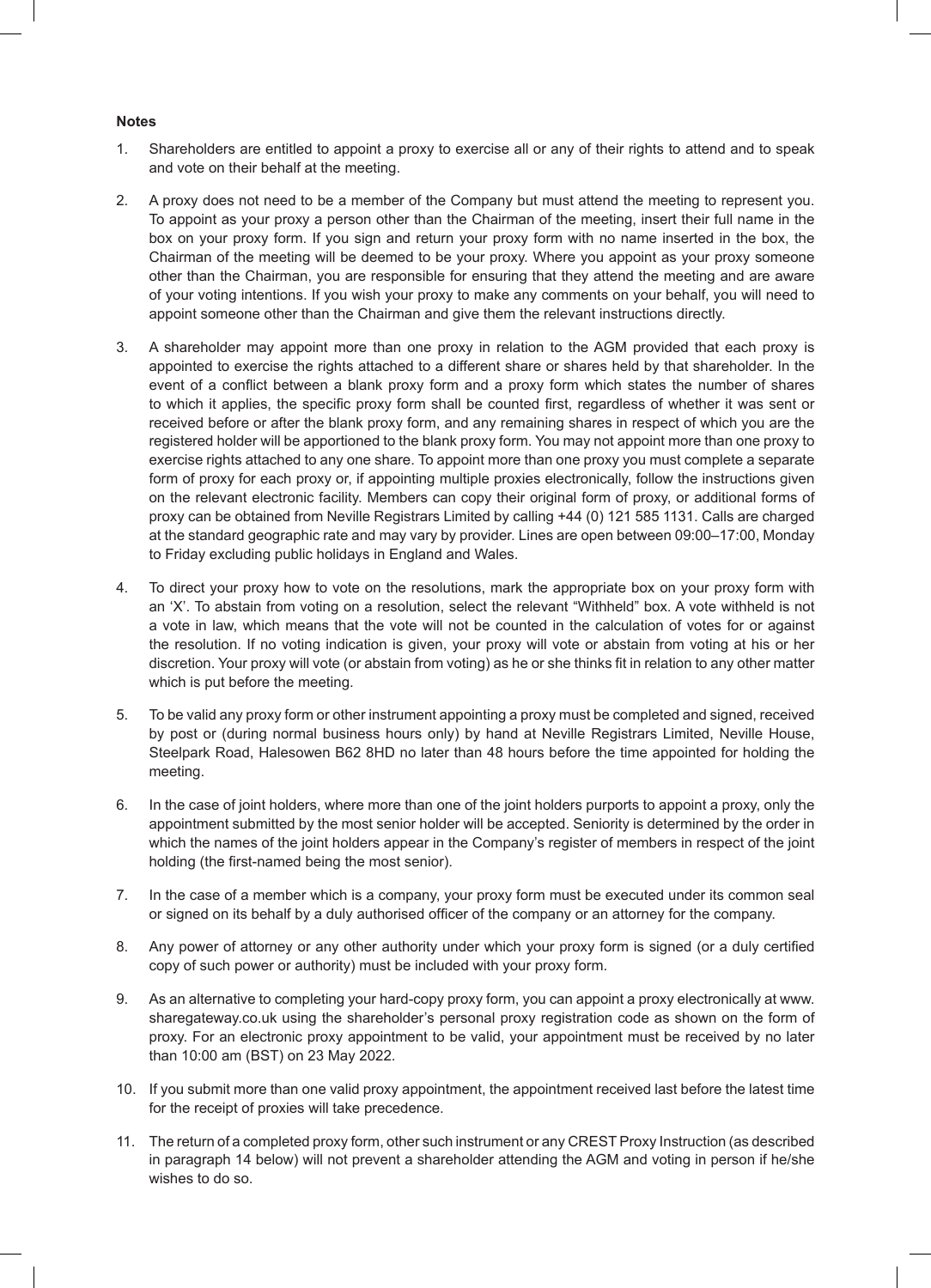- 12. To be entitled to attend and vote at the AGM (and for the purpose of the determination by the Company of the votes they may cast), shareholders must be registered in the register of members of the Company at 18:00 pm (BST) on 23 May 2022 (or, in the event of any adjournment, at 18:00 pm on the date which is two days before the adjourned meeting). Changes to the register of members after the relevant deadline shall be disregarded in determining the rights of any person to attend and vote at the meeting
- 13. CREST members who wish to appoint a proxy or proxies through the CREST electronic proxy appointment service may do so by using the procedures described in the CREST Manual. CREST Personal Members or other CREST sponsored members, and those CREST members who have appointed a voting service provider(s), should refer to their CREST sponsor or voting service provider(s), who will be able to take the appropriate action on their behalf.
- 14. In order for a proxy appointment or instruction made using the CREST service to be valid, the appropriate CREST message (a "CREST Proxy Instruction") must be properly authenticated in accordance with Euroclear UK & Ireland Limited's specifications, and must contain the information required for such instruction, as described in the CREST Manual. The message, regardless of whether it constitutes the appointment of a proxy or is an amendment to the instruction given to a previously appointed proxy must, in order to be valid, be transmitted so as to be received by the Company's agent, Neville Registrars Limited (CREST Participant ID: 7RA11) no later than 48 hours before the time appointed for the meeting. For this purpose, the time of receipt will be taken to be the time (as determined by the timestamp applied to the message by the CREST Applications Host) from which the issuer's agent is able to retrieve the message by enquiry to CREST in the manner prescribed by CREST. After this time any change of instructions to proxies appointed through CREST should be communicated to the appointee through other means.
- 15. CREST members and, where applicable, their CREST sponsors, or voting service providers should note that Euroclear UK & Ireland Limited does not make available special procedures in CREST for any particular messages. Normal system timings and limitations will, therefore, apply in relation to the input of CREST Proxy Instructions. It is the responsibility of the CREST member concerned to take (or, if the CREST member is a CREST personal member, or sponsored member, or has appointed a voting service provider, to procure that his CREST sponsor or voting service provider(s) take(s)) such action as shall be necessary to ensure that a message is transmitted by means of the CREST system by any particular time. In this connection, CREST members and, where applicable, their CREST sponsors or voting system providers are referred, in particular, to those sections of the CREST Manual concerning practical limitations of the CREST system and timings.
- 16. The Company may treat as invalid a CREST Proxy Instruction in the circumstances set out in Regulation 35(5)(a) of the Uncertificated Securities Regulations 2001 (SI 2001/3755).
- 17. Any corporation which is a shareholder can appoint one or more corporate representatives who may exercise on its behalf all of its powers as a shareholder provided that they do not do so in relation to the same shares.
- 18. As at 8 April 2022, which is the latest practicable date before publication of this notice, the Company's issued share capital comprised 83,154,650 Ordinary shares of £0.01 each.
- 19. Each Ordinary share carries the right to one vote on all resolutions proposed at this AGM. Accordingly, the total number of voting rights in the Company in respect of the resolutions proposed at this AGM as at 8 April 2022 is 83,154,650.
- 20. Any member attending the meeting has the right to ask questions. The Company has to answer any questions raised by members at the meeting which relate to the business being dealt with at the meeting unless:
	- to do so would interfere unduly with the preparation for the meeting or involve the disclosure of confidential information;
	- the answer has already been given on a website in the form of an answer to a question; or
	- it is undesirable in the interests of the Company or the good order of the meeting to answer the question.